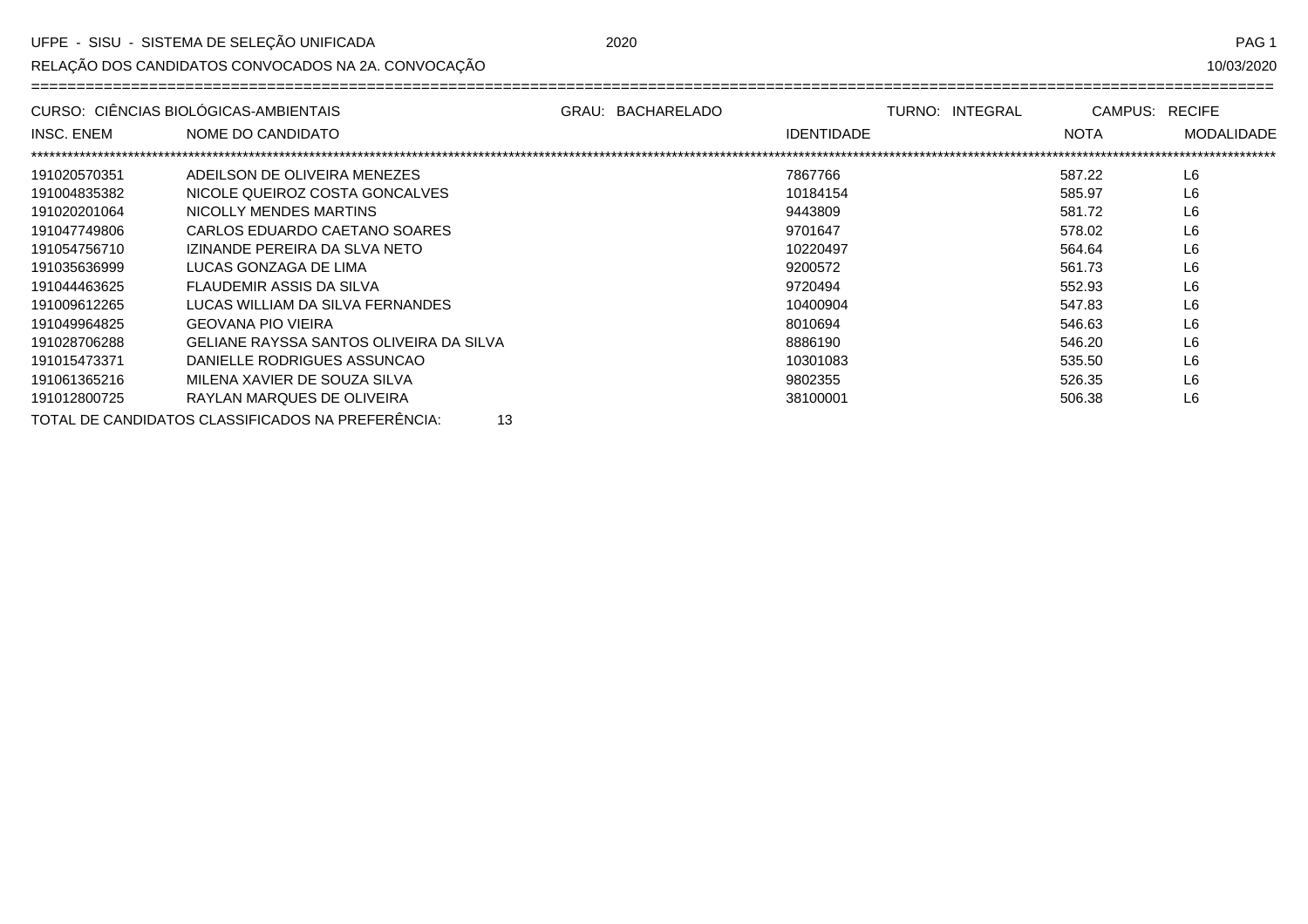RELAÇÃO DOS CANDIDATOS CONVOCADOS NA 2A. CONVOCAÇÃO

10/03/2020

| <b>CURSO: DIREITO</b> |                                                         | GRAU: BACHARELADO |                   | TURNO: MATUTINO | CAMPUS: RECIFE |                   |
|-----------------------|---------------------------------------------------------|-------------------|-------------------|-----------------|----------------|-------------------|
| <b>INSC. ENEM</b>     | NOME DO CANDIDATO                                       |                   | <b>IDENTIDADE</b> |                 | <b>NOTA</b>    | <b>MODALIDADE</b> |
|                       |                                                         |                   |                   |                 |                |                   |
| 191027240610          | RUDIMILLY BARBOSA LUCENA DA SILVA                       |                   | 9881239           |                 | 665.29         | L <sub>6</sub>    |
| 191013219024          | RAFAELA CAMILA ALVES DA SILVA                           |                   | 10667002          |                 | 661.93         | L <sub>6</sub>    |
| 191037517593          | ESTEFFANY NEVES CARVALHO                                |                   | 8881098           |                 | 661.52         | L <sub>6</sub>    |
| 191052492375          | MARIA VITORIA SOUZA PEREIRA                             |                   | 9333090           |                 | 661.44         | L <sub>6</sub>    |
| 191003435432          | BRUNA GABRIELE DA SILVA                                 |                   | 343155131         |                 | 661.10         | L <sub>6</sub>    |
| 191011467195          | VICTORIA REIS DE SANTANA                                |                   | 9661597           |                 | 653.76         | L <sub>6</sub>    |
| 191003021091          | LAYZA CARLA ALVES DE ALMEIDA CORREIA                    |                   | 8852900           |                 | 653.10         | L <sub>6</sub>    |
| 191001733804          | ATHOS GUSTAVO DAS CHAGAS FABRICIO                       |                   | 10579500          |                 | 652.85         | L <sub>6</sub>    |
| 191049170159          | GISELLY CONCEICAO DOS SANTOS AZEVEDO                    |                   | 10068420          |                 | 646.17         | L <sub>6</sub>    |
| 191025307064          | REGIDALVA SOUZA RIBEIRO DE ALMEIDA                      |                   | 9606826           |                 | 644.56         | L <sub>6</sub>    |
| 191007970731          | ISABEL KAROLINA GUEDES DE OLIVEIRA                      |                   | 9384994           |                 | 640.84         | L <sub>6</sub>    |
| 191003120331          | RENATA SUELY VIANA DA SILVA                             |                   | 9830510           |                 | 637.42         | L <sub>6</sub>    |
| 191010574918          | MANOELA AVELINO BERNARDINO DE SENA                      |                   | 9576348           |                 | 636.18         | L <sub>6</sub>    |
| 191027190609          | LETICIA HAYDEE LAET RODRIGUES DA COSTA                  |                   | 10630308          |                 | 628.81         | L <sub>6</sub>    |
| 191051597190          | SERGIO FERNANDO DA SILVA                                |                   | 3141376           |                 | 625.82         | L <sub>6</sub>    |
| 191023416339          | <b>MYLENA MELO SILVA</b>                                |                   | 10542138          |                 | 625.17         | L <sub>6</sub>    |
| 191028809371          | MARIA LIVIA LINS DA SILVA                               |                   | 9895611           |                 | 623.61         | L <sub>6</sub>    |
| 191042966710          | DAIANE SOUZA FRANCELINO DA SILVA                        |                   | 9723363           |                 | 620.58         | L <sub>6</sub>    |
|                       | TOTAL DE CANDIDATOS CLASSIFICADOS NA PREFERÊNCIA:<br>18 |                   |                   |                 |                |                   |

2020

PAG<sub>2</sub>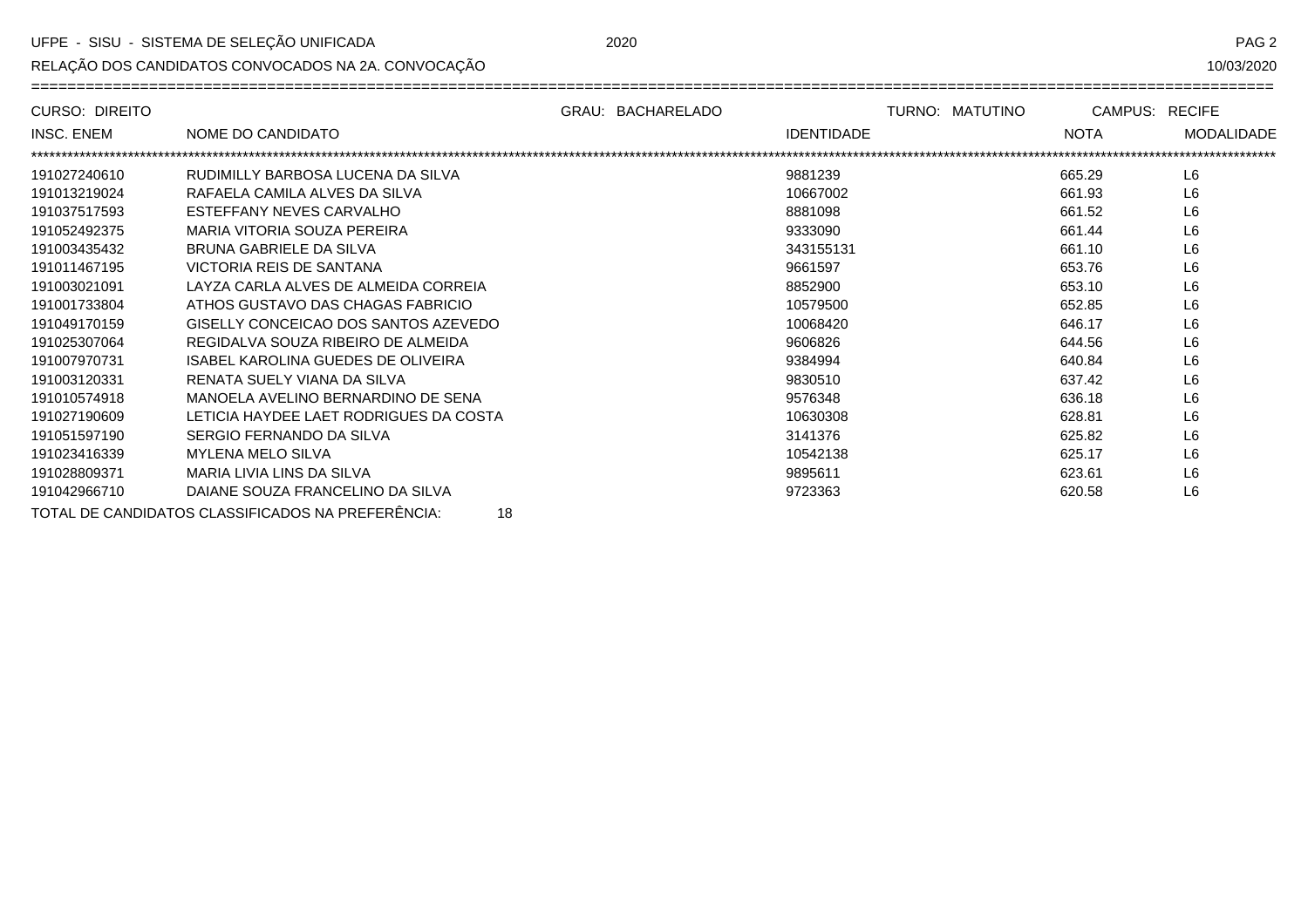RELAÇÃO DOS CANDIDATOS CONVOCADOS NA 2A. CONVOCAÇÃO

PAG<sub>3</sub>

| CURSO: DIREITO    |                                                         | GRAU: BACHARELADO | TURNO: NOTURNO | CAMPUS: RECIFE |                   |
|-------------------|---------------------------------------------------------|-------------------|----------------|----------------|-------------------|
| <b>INSC. ENEM</b> | NOME DO CANDIDATO                                       | <b>IDENTIDADE</b> |                | <b>NOTA</b>    | <b>MODALIDADE</b> |
|                   |                                                         |                   |                |                |                   |
| 191009106185      | <b>ISLEY MARTINS DA SILVA</b>                           | 7902526           |                | 642.34         | L <sub>6</sub>    |
| 191013177537      | LUAN SEVERO DOS SANTOS SILVA                            | 9386197           |                | 634.66         | L <sub>6</sub>    |
| 191028104534      | MAJHORY CARLA FELIX DE MASCENA                          | 9390417           |                | 632.09         | L <sub>6</sub>    |
| 191014779729      | <b>GABRIEL SALVADOR DA CUNHA ANDRE</b>                  | 9894588           |                | 628.87         | L <sub>6</sub>    |
| 191024705466      | MARCELO GOMES DA SILVA                                  | 5048016           |                | 628.75         | L6                |
| 191026450343      | <b>ISIS MESQUITA RODRIGUES</b>                          | 10652369          |                | 628.62         | L <sub>6</sub>    |
| 191034381738      | LUCAS ABIMAEL LIMA DE SOUZA                             | 10491038          |                | 625.81         | L <sub>6</sub>    |
| 191004480692      | EMERSON VITOR LOPES FERREIRA                            | 7507834           |                | 625.76         | L6                |
| 191054265183      | JOSE ANTONIO PEREIRA CABRAL                             | 3411574           |                | 624.88         | L6                |
| 191000647419      | ALEXANDRE BEZERRA DOS SANTOS                            | 8902389           |                | 624.81         | L <sub>6</sub>    |
| 191023693630      | DAMIANA ANDRELANE MOTA DA SILVA                         | 20084324729       |                | 624.65         | L <sub>6</sub>    |
| 191047708463      | THALLYTA ELISA DE LUCENA GOMES                          | 10127704          |                | 621.98         | L6                |
| 191027275673      | YALLE TAINA CEZIAS ZACARIAS                             | 10360124          |                | 620.11         | L6                |
| 191012730526      | ALLAN PATRICK JOSE DA HORA                              | 8699248           |                | 617.29         | L6                |
| 191026143146      | JOAO VICTOR PEREIRA SANTOS                              | 10249983          |                | 614.32         | L <sub>6</sub>    |
| 191042433331      | EDSANDRO ALVES DE LIMA SILVA                            | 5105152           |                | 612.06         | L6                |
| 191013675852      | KAROLYNNE SUSAN BUARQUE DE LIMA                         | 10042208          |                | 611.77         | L <sub>6</sub>    |
| 191028507058      | ANA CAROLINA LISBOA DA SILVA                            | 2678757           |                | 611.52         | L <sub>6</sub>    |
|                   | TOTAL DE CANDIDATOS CLASSIFICADOS NA PREFERÊNCIA:<br>18 |                   |                |                |                   |

2020

10/03/2020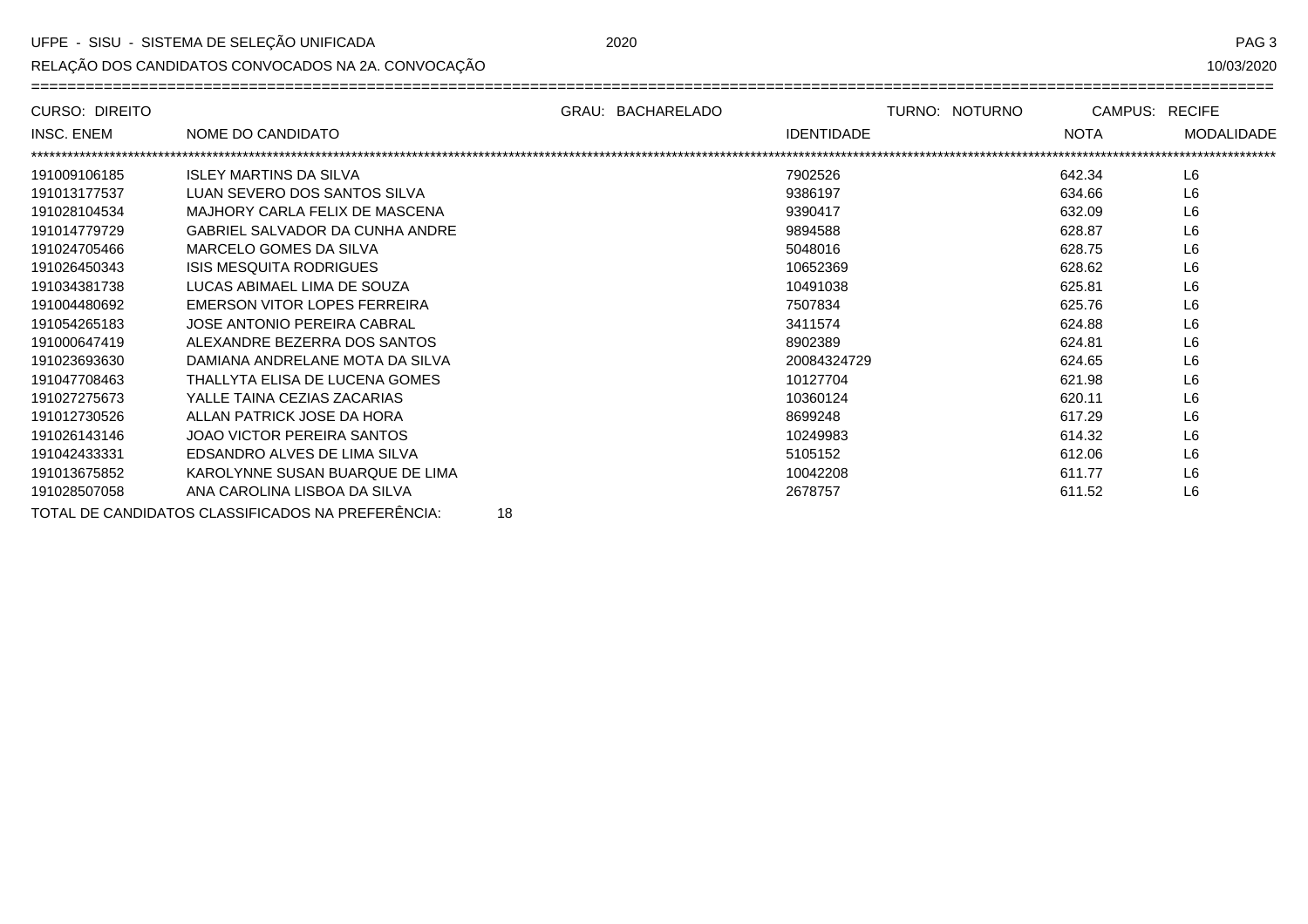$\equiv$ 

RELAÇÃO DOS CANDIDATOS CONVOCADOS NA 2A. CONVOCAÇÃO

PAG 4

10/03/2020

====================

| <b>CURSO: ENFERMAGEM</b> |                                                         | GRAU: BACHARELADO |                   | TURNO: INTEGRAL                      | CAMPUS: RECIFE |                   |
|--------------------------|---------------------------------------------------------|-------------------|-------------------|--------------------------------------|----------------|-------------------|
| <b>INSC. ENEM</b>        | NOME DO CANDIDATO                                       |                   | <b>IDENTIDADE</b> |                                      | <b>NOTA</b>    | <b>MODALIDADE</b> |
|                          |                                                         |                   |                   | ************************************ |                |                   |
| 191028208004             | THAIS EVELINE SOARES DA SILVA                           |                   | 9929847           |                                      | 637.93         | L <sub>2</sub>    |
| 191016598440             | BARBARA ELLEN DOS SANTOS LIMA                           |                   | 9766251           |                                      | 635.76         | L2                |
| 191022048042             | LAURA RILSON DE SOUZA                                   |                   | 10023233          |                                      | 635.65         | L <sub>2</sub>    |
| 191019103362             | <b>WILLIAN VINICIUS SANTOS BATISTA</b>                  |                   | 10474713          |                                      | 630.17         | L <sub>2</sub>    |
| 191033935203             | THAYLANE GOMES DA SILVA                                 |                   | 10446460          |                                      | 626.39         | L <sub>2</sub>    |
| 191043425484             | MARCUS VINICIUS MONTEIRO FONSECA DE ALMEIDA             |                   | 477959234         |                                      | 626.39         | L2                |
| 191009895449             | VITOR GERVASIO DO NASCIMENTO                            |                   | 9308874           |                                      | 623.34         | L <sub>2</sub>    |
| 191062019473             | ROZLI FLOR DE MENEZES                                   |                   | 7602021           |                                      | 620.34         | L <sub>2</sub>    |
| 191011377675             | LETICIA KRIS LUNA DE OLIVEIRA                           |                   | 9276719           |                                      | 619.84         | L <sub>2</sub>    |
| 191012986805             | CAMILA DOS SANTOS SILVA                                 |                   | 9854928           |                                      | 614.86         | L <sub>2</sub>    |
| 191035806105             | KAROLAINY EVELLY DE SOUZA PEDROZA                       |                   | 9311903           |                                      | 614.74         | L <sub>2</sub>    |
| 191038813678             | LUANA MIKAELE DOS SANTOS ARRUDA                         |                   | 10246808          |                                      | 614.64         | L <sub>2</sub>    |
| 191030598772             | MIKAELLY MARIA ROCHA                                    |                   | 8957058           |                                      | 613.97         | L <sub>2</sub>    |
| 191009882751             | YASMIM ALVES SALES DA SILVA                             |                   | 82273601          |                                      | 610.89         | L <sub>2</sub>    |
| 191029295364             | ELVIRA RUBIA DE FREITAS SILVA                           |                   | 8767017           |                                      | 609.03         | L <sub>2</sub>    |
| 191036191929             | RAFAELLA HELOYSE BARRETO DA SILVA                       |                   | 10155934          |                                      | 606.07         | L2                |
| 191025628543             | MARIA EDUARDA VIEIRA MIGUEL                             |                   | 10055484          |                                      | 604.96         | L <sub>2</sub>    |
| 191051786298             | MARIELLY TAIANA ADELINO DIAS                            |                   | 10105887          |                                      | 600.85         | L <sub>2</sub>    |
| 191004533854             | DRIELLY CLAUDINO MARTINS SOUZA                          |                   | 9147292           |                                      | 600.50         | L <sub>2</sub>    |
| 191006729260             | ANDERSON DA SILVA LIMA                                  |                   | 8727916           |                                      | 595.82         | L <sub>2</sub>    |
|                          | TOTAL DE CANDIDATOS CLASSIFICADOS NA PREFERÊNCIA:<br>20 |                   |                   |                                      |                |                   |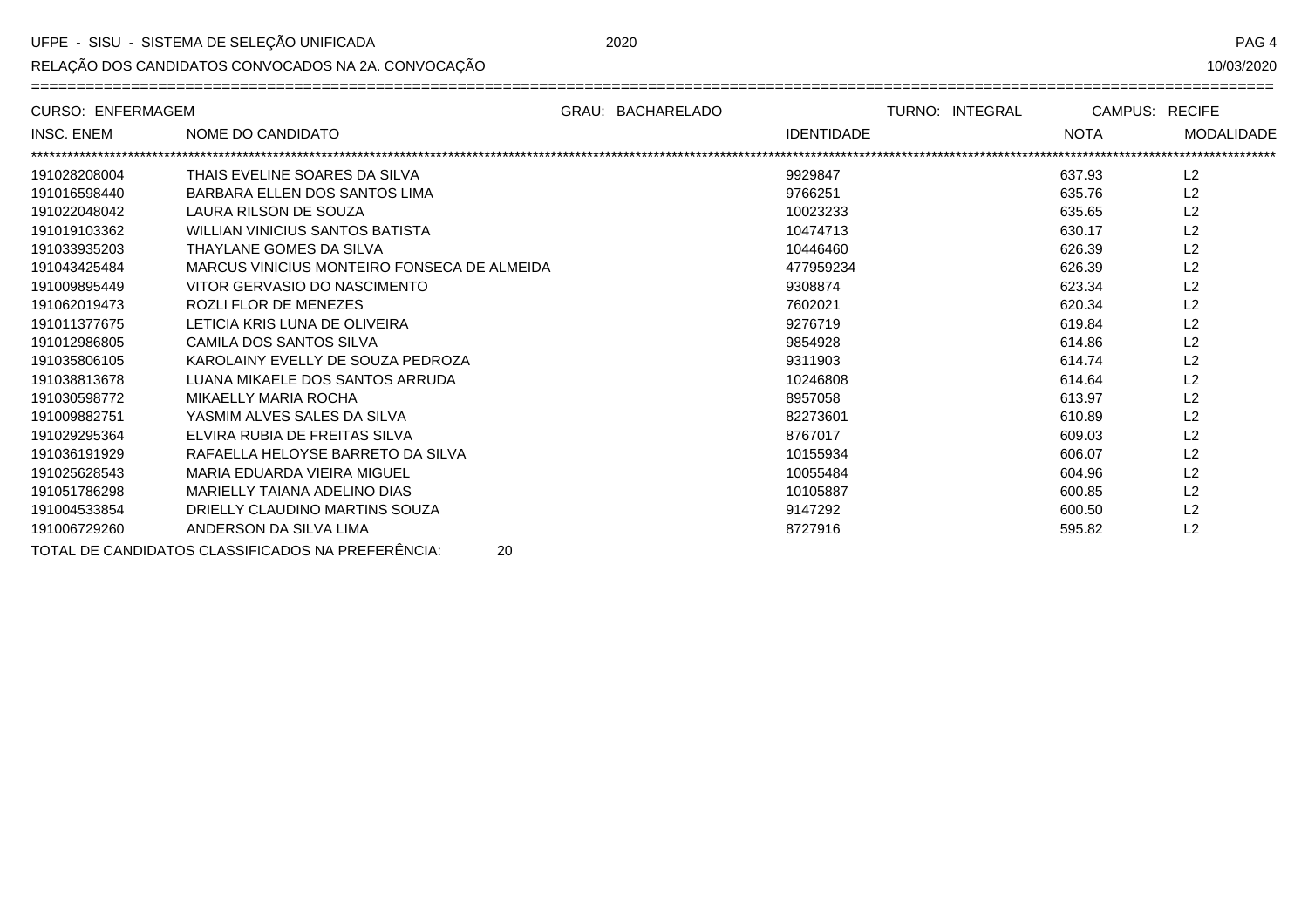RELAÇÃO DOS CANDIDATOS CONVOCADOS NA 2A. CONVOCAÇÃO

PAG<sub>5</sub>

10/03/2020

| CURSO: FARMÁCIA   |                                              | GRAU: BACHARELADO | TURNO: INTEGRAL   | CAMPUS: RECIFE |                   |
|-------------------|----------------------------------------------|-------------------|-------------------|----------------|-------------------|
| <b>INSC. ENEM</b> | NOME DO CANDIDATO                            |                   | <b>IDENTIDADE</b> | <b>NOTA</b>    | <b>MODALIDADE</b> |
| 191010320213      | ANA BEATRIZ BRAYNER DE ABREU                 |                   | 9608132           | 677.20         | L <sub>5</sub>    |
| 191010026125      | KAREN GOMES DA SILVA                         |                   | 10160627          | 672.49         | L <sub>5</sub>    |
| 191014316001      | ANNA BEATRIZ ARRUDA BARROSO DE MORAES        |                   | 9649830           | 667.72         | L <sub>5</sub>    |
| 191036327200      | ANDRE BRITTO ALVES                           |                   | 9415260           | 650.83         | L5                |
| 191033383057      | MARIANE ZIMMERLE SANTANA DA SILVA            |                   | 10471446          | 650.37         | L5                |
| 191038449895      | MARANNA PAULA FERREIRA DE LIMA               |                   | 10526711          | 647.45         | L5                |
| 191048318429      | ANDRE LUIZ WANDERLEY DE MELO                 |                   | 8762260           | 642.56         | L <sub>5</sub>    |
| 191023791244      | RODNY ADRIEL GOMES BARBOSA                   |                   | 7441474           | 642.05         | L5                |
| 191035936464      | <b>IANCA KARINE PRUDENCIO DE ALBUQUERQUE</b> |                   | 9046293           | 635.35         | L5                |
| 191008106988      | KIRLEY SOARES DA SILVA                       |                   | 9988960           | 632.50         | L5                |
| 191028138128      | RAQUEL MENDES DA SILVA                       |                   | 9014661           | 631.62         | L5                |
| 191003121347      | MAYRA PENELOPE VIEIRA DA SILVA               |                   | 10044761          | 615.90         | L5                |
| 191005798480      | JOSE VINICIUS GALVAO DE SOUSA                |                   | 20172304916       | 612.82         | L2                |
| 191022134339      | <b>CLEYTON VINICIUS MEDEIROS ALMEIDA</b>     |                   | 9599131           | 611.24         | L <sub>5</sub>    |
| 191034995362      | MARIANA ALENCAR ALVES                        |                   | 9175297           | 609.36         | L2                |
| 191018659125      | RONALD FERNANDO SOARES DO NASCIMENTO         |                   | 10478024          | 609.01         | L2                |
| 191017012490      | <b>HELLEN SANTOS DO NASCIMENTO</b>           |                   | 10106546          | 608.37         | L2                |
| 191055871237      | JAKCILENE SANTOS PEQUENO DA SILVA            |                   | 10075238          | 605.42         | L <sub>2</sub>    |
| 191000448594      | ANA BEATRIZ DIAS VANDERLEI                   |                   | 10102866          | 599.76         | L2                |
| 191035760062      | CAMILA BEZERRA DA LUZ                        |                   | 7818866           | 599.27         | L2                |
| 191003203368      | ARIELY PORFIRIO DE SOUZA                     |                   | 10838879          | 596.97         | L2                |
| 191037426282      | PABLO DA SILVA MOURA                         |                   | 9141187           | 593.31         | L2                |
| 191012995442      | JEIEL DAVY DE BRITO CRUZ                     |                   | 10461416          | 592.35         | L2                |
| 191046234867      | <b>ALINE MARIA TENORIO</b>                   |                   | 10306739          | 589.94         | L2                |
| 191014871211      | SEVERINO IGOR DE OLIVEIRA SOUZA              |                   | 8659937           | 588.25         | L2                |
| 191010225602      | JOSE ANDERSON GONCALVES DA COSTA             |                   | 10484539          | 587.55         | L2                |
| 191036330592      | <b>MAYRA KELLEN MONTE DOS SANTOS</b>         |                   | 9325692           | 578.95         | L2                |
| 191025465912      | MARIA JAMILLES ARAUJO DA CONCEICAO           |                   | 10460177          | 578.17         | L2                |
| 191045364509      | RICARDO GRECIO VENCESLAU                     |                   | 6792514           | 572.96         | L2                |
| 191013691867      | <b>JOSIANE MARIA DOS SANTOS</b>              |                   | 6807059           | 572.51         | L2                |
| 191009222818      | MONIK VIEIRA DA SILVA                        |                   | 10475112          | 571.00         | L2                |

TOTAL DE CANDIDATOS CLASSIFICADOS NA PREFERÊNCIA:  $31$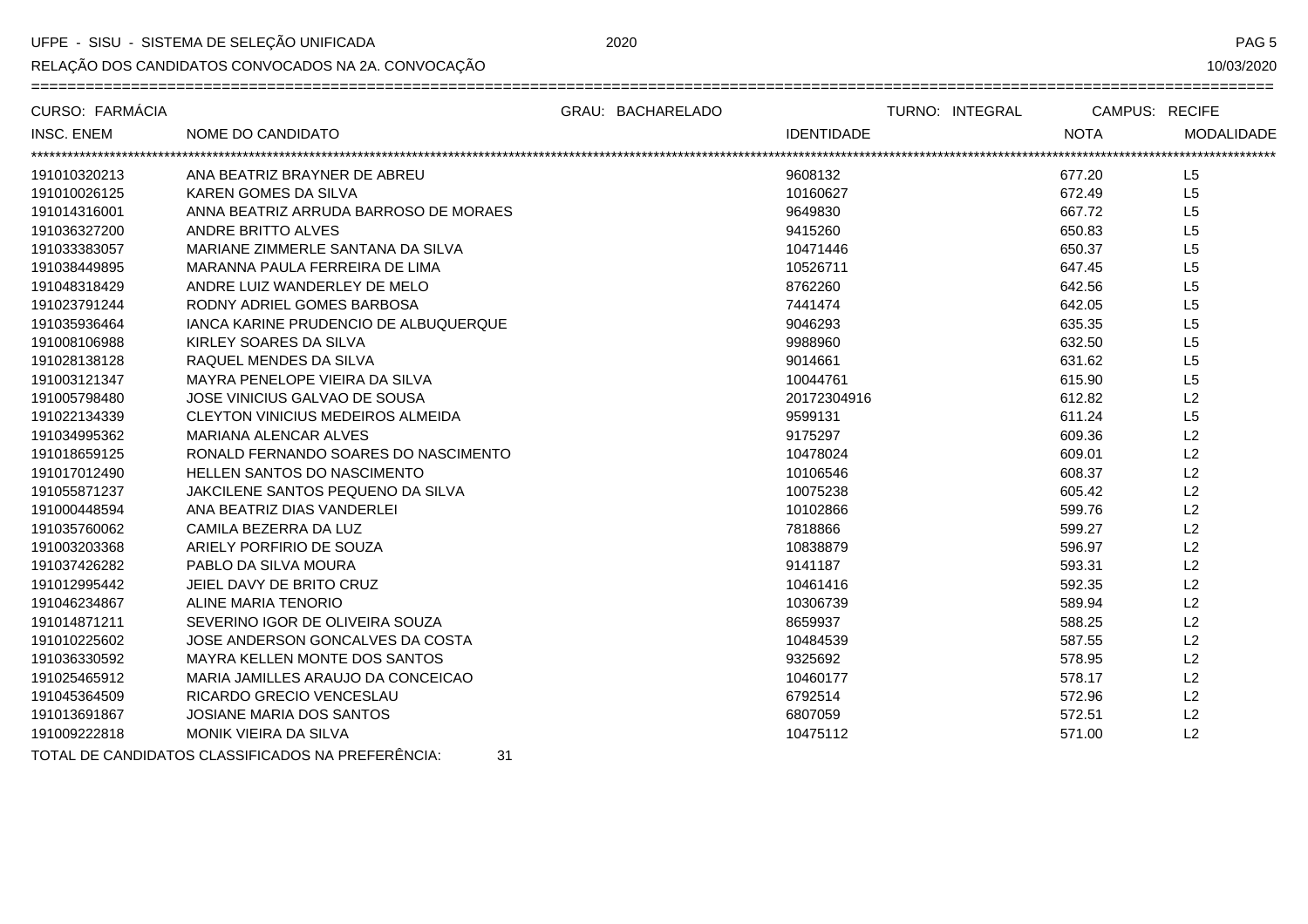RELAÇÃO DOS CANDIDATOS CONVOCADOS NA 2A. CONVOCAÇÃO

10/03/2020

| CURSO: FONOAUDIOLOGIA |                                          | GRAU: BACHARELADO |                   | TURNO: INTEGRAL | CAMPUS: RECIFE |                   |
|-----------------------|------------------------------------------|-------------------|-------------------|-----------------|----------------|-------------------|
| INSC. ENEM            | NOME DO CANDIDATO                        |                   | <b>IDENTIDADE</b> |                 | <b>NOTA</b>    | <b>MODALIDADE</b> |
|                       |                                          |                   |                   |                 |                |                   |
| 191001612404          | DJULLY CRISTIANE DOS SANTOS ALVES MATIAS |                   | 10124169          |                 | 600.01         | L2                |
| 191049185710          | HAILA DANTAS DA SILVA DIAS               |                   | 2040517626        |                 | 592.46         | L2                |
| 191027386561          | BRUNO TEODORO DOS SANTOS                 |                   | 6368965           |                 | 575.55         | L2                |
| 191007651661          | LAIS DOS SANTOS DE LIMA                  |                   | 10584680          |                 | 571.72         | L <sub>2</sub>    |
| 191044371489          | TATIANE LOPES NASCIMENTO DA SILVA        |                   | 0701970253        |                 | 561.38         | L <sub>2</sub>    |
| 191022658584          | YASMIM LUANA LIMA DOS SANTOS             |                   | 10300852          |                 | 555.23         | L2                |
| 191010439187          | RANNA LOURENCO ALVES DE MEDEIROS         |                   | 10354942          |                 | 553.38         | L2                |
| 191010726484          | JULIA FERNANDA LOPES DE SENA             |                   | 10024595          |                 | 550.53         | L2                |
| 191003891907          | MICHELE MARIA OLIVEIRA DA SILVA          |                   | 10018516          |                 | 550.27         | L2                |
| 191023715953          | GESSICA KAROLLINE BERNARDO DE SOUZA      |                   | 10194253          |                 | 539.63         | L2                |
| 191041637759          | CLEIDE MARIA DA SILVA                    |                   | 5721913           |                 | 539.54         | L2                |
| 191037228852          | KATIA MARQUES BEZERRA                    |                   | 10663297          |                 | 531.74         | L <sub>2</sub>    |
| 191032719210          | MARIA EDUARDA DE SANTANA FERREIRA        |                   | 10097003          |                 | 531.02         | L <sub>2</sub>    |

TOTAL DE CANDIDATOS CLASSIFICADOS NA PREFERÊNCIA: 13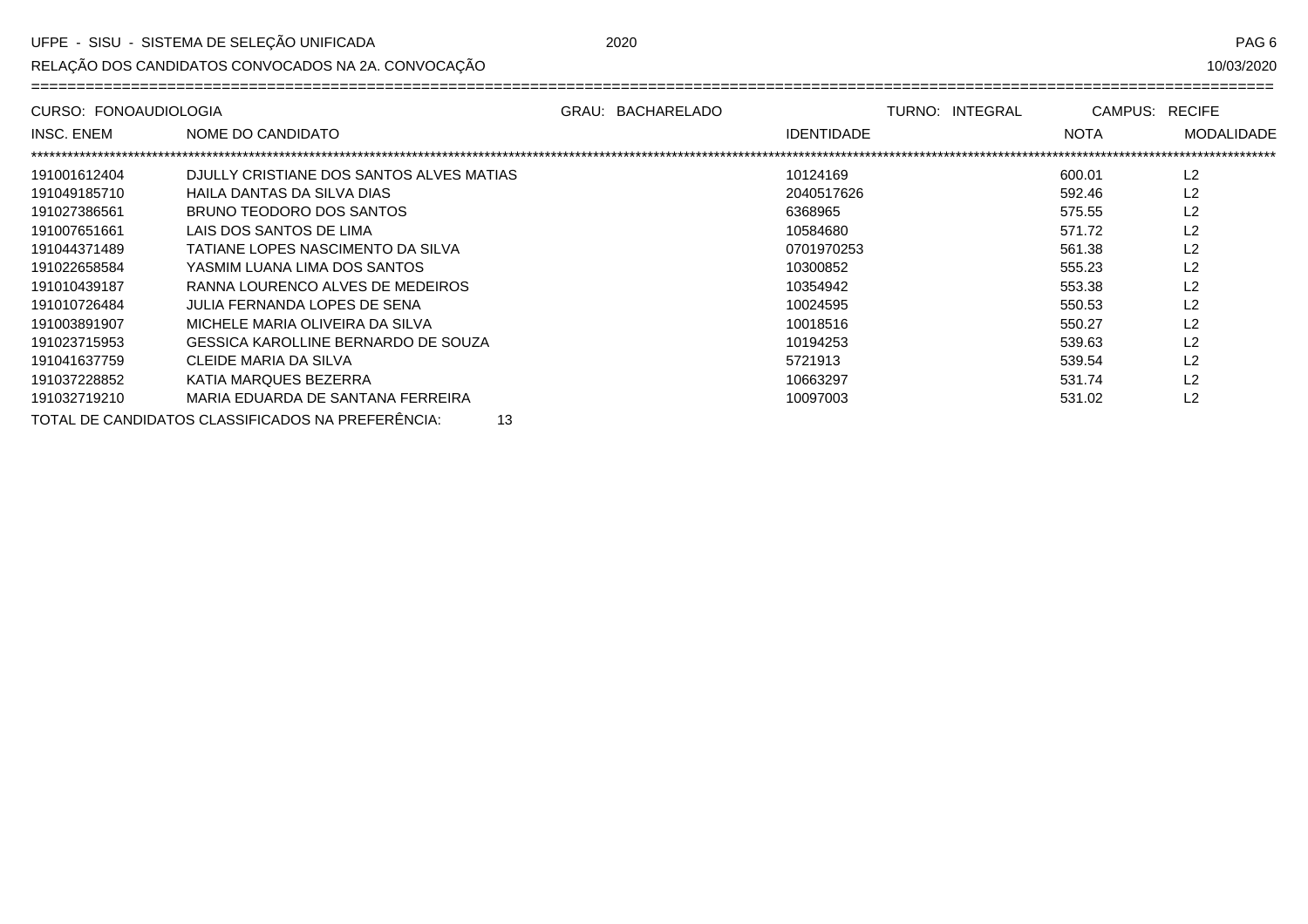RELAÇÃO DOS CANDIDATOS CONVOCADOS NA 2A. CONVOCAÇÃO

10/03/2020

| CURSO: GEOGRAFIA  |                                                         | GRAU: BACHARELADO |                   | TURNO: VESPERTINO | CAMPUS:     | <b>RECIFE</b>     |
|-------------------|---------------------------------------------------------|-------------------|-------------------|-------------------|-------------|-------------------|
| <b>INSC. ENEM</b> | NOME DO CANDIDATO                                       |                   | <b>IDENTIDADE</b> |                   | <b>NOTA</b> | <b>MODALIDADE</b> |
|                   |                                                         |                   |                   |                   |             |                   |
| 191029401376      | JESSICA FRANCIELE SANTOS LOURENCO                       |                   | 10082978          |                   | 541.51      | L2                |
| 191052818959      | YAGHO DO ESPIRITO SANTO RAMOS                           |                   | 9737643           |                   | 539.94      | L2                |
| 191029346480      | MARIA FERNANDA BARBOSA DA SILVA                         |                   | 10389187          |                   | 538.94      | L2                |
| 191003982953      | <b>GABRIEL LUCAS DA SILVA</b>                           |                   | 10387381          |                   | 536.96      | L2                |
| 191014986761      | DIEGO VINICIUS DA SILVA                                 |                   | 9620262           |                   | 529.65      | L2                |
| 191008613447      | WHENDEO FELIPE DE FRANCA                                |                   | 9797919           |                   | 527.32      | L2                |
| 191034545571      | JOSE GOMES DA SILVA FILHO                               |                   | 2380931           |                   | 525.59      | L2                |
| 191002835129      | DAIANE SOUZA DA SILVA                                   |                   | 9969689           |                   | 520.72      | L2                |
| 191020544794      | DAYANA KAREN GOMES DE OLIVEIRA                          |                   | 9370215           |                   | 515.76      | L2                |
| 191007268276      | LARISSA EUGENIA MENDES DA SILVA                         |                   | 10537251          |                   | 512.75      | L2                |
| 191002034210      | CLERISTON MANOEL RODRIGUES DA SILVA                     |                   | 9814199           |                   | 506.09      | L2                |
| 191053191877      | DAVID GABRIEL DA PAZ CHACON DIAS                        |                   | 10508696          |                   | 505.94      | L2                |
| 191003692487      | MIKAELLE SABRINA DA SILVA SOUSA                         |                   | 10525866          |                   | 496.31      | L2                |
|                   | TOTAL DE CANDIDATOS CLASSIFICADOS NA PREFERÊNCIA:<br>13 |                   |                   |                   |             |                   |

2020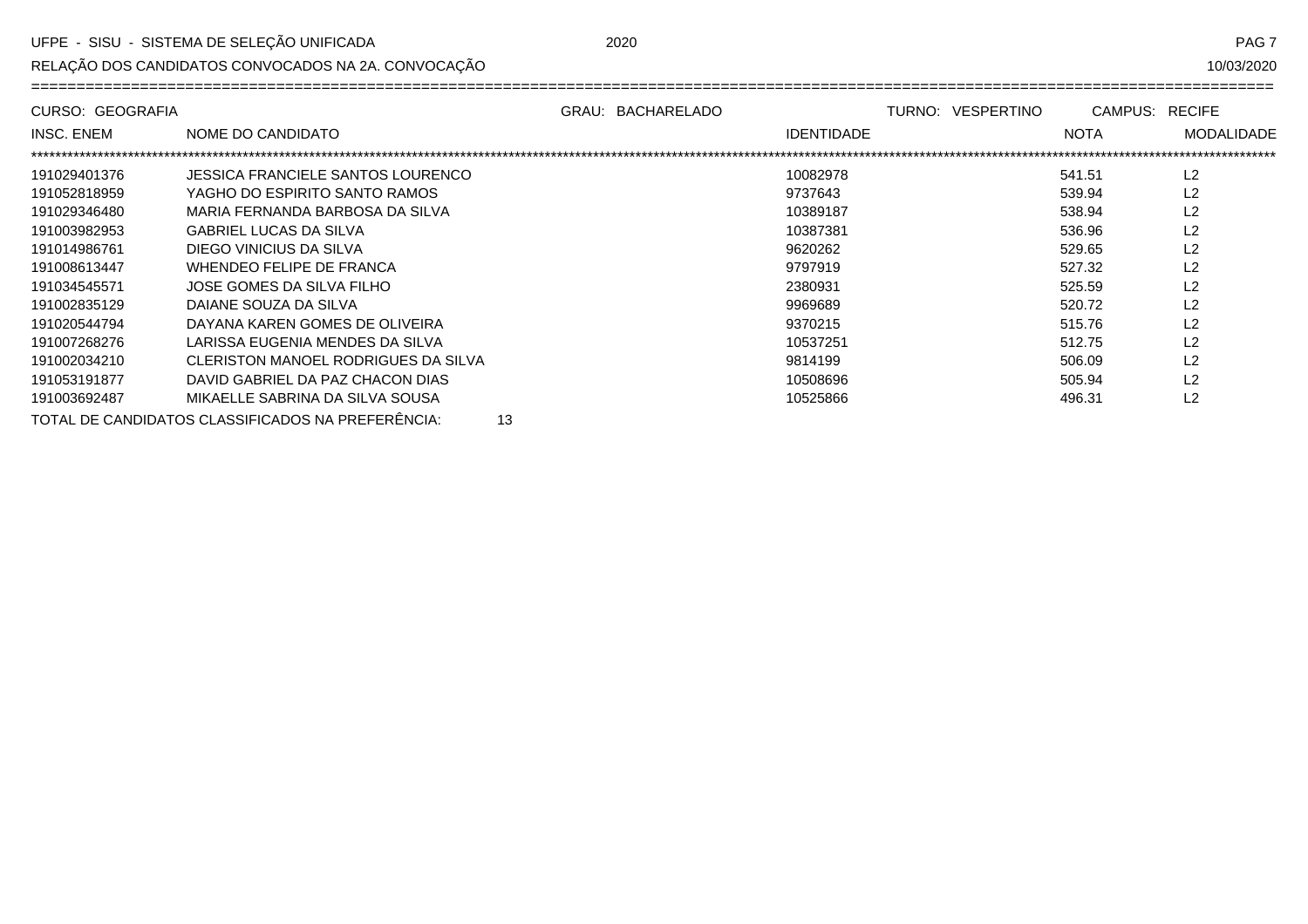RELAÇÃO DOS CANDIDATOS CONVOCADOS NA 2A. CONVOCAÇÃO

PAG<sub>8</sub>

| CURSO: GESTÃO DA INFORMAÇÃO |                                      | GRAU: BACHARELADO | TURNO: NOTURNO | CAMPUS: RECIFE |                |
|-----------------------------|--------------------------------------|-------------------|----------------|----------------|----------------|
| INSC. ENEM                  | NOME DO CANDIDATO                    |                   | IDENTIDADE     | <b>NOTA</b>    | MODALIDADE     |
|                             |                                      |                   |                |                |                |
| 191021446585                | EDUARDA ALVES RODRIGUES              |                   | 10329831       | 646.04         | L <sub>5</sub> |
| 191007448266                | THAYNARA MERICK DA SILVA BATISTA     |                   | 10017220       | 622.59         | L <sub>5</sub> |
| 191053857089                | MATHEUS FERREIRA ALVES DE LIMA       |                   | 9651793        | 609.01         | L <sub>5</sub> |
| 191025020022                | JOANE CELSO MARTINS FILHO            |                   | 10102665       | 596.63         | L <sub>5</sub> |
| 191025030948                | ERICK JOSE COELHO DE MELO            |                   | 9596281        | 579.51         | L <sub>5</sub> |
| 191043575635                | RUBIA BEZERRA SANTOS                 |                   | 4359030        | 550.00         | L <sub>6</sub> |
| 191005748147                | MARCELO GOMES DOS SANTOS             |                   | 3751045        | 536.41         | L <sub>6</sub> |
| 191033535706                | MAKLAN BARBOSA SILVA                 |                   | 996319         | 530.46         | L <sub>6</sub> |
| 191005630808                | IVALDO HERMINIO BATISTA              |                   | 9557849        | 515.60         | L6             |
| 191051619655                | HERBERT HENRIQUE PEREIRA DE OLIVEIRA |                   | 8077675        | 508.57         | L6             |
|                             |                                      |                   |                |                |                |

TOTAL DE CANDIDATOS CLASSIFICADOS NA PREFERÊNCIA: 10 2020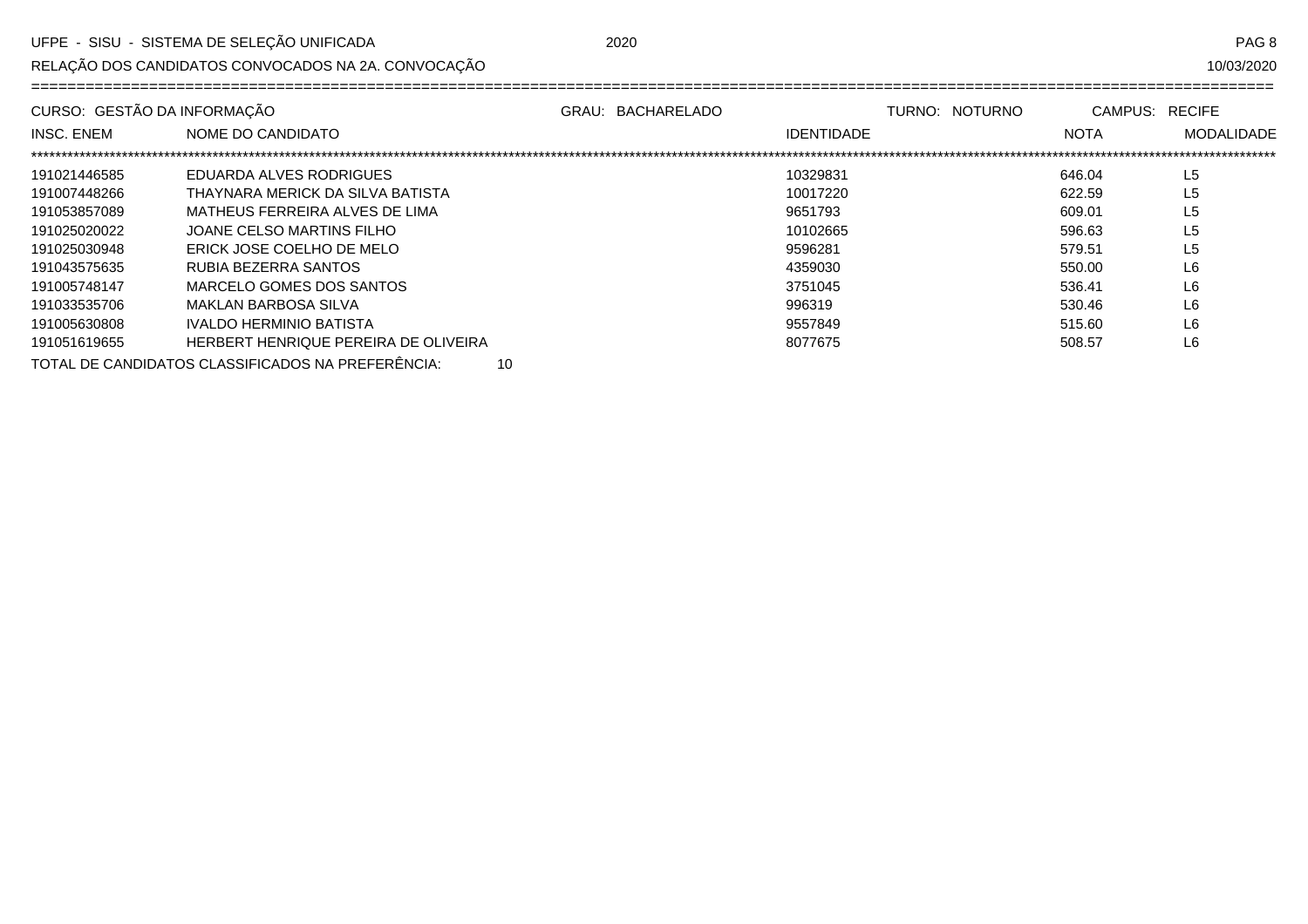2020

RELAÇÃO DOS CANDIDATOS CONVOCADOS NA 2A. CONVOCAÇÃO

10/03/2020

| CURSO: HISTÓRIA |                                                        | GRAU: LICENCIATURA |                   | TURNO: VESPERTINO | CAMPUS: RECIFE |            |
|-----------------|--------------------------------------------------------|--------------------|-------------------|-------------------|----------------|------------|
| INSC. ENEM      | NOME DO CANDIDATO                                      |                    | <b>IDENTIDADE</b> |                   | <b>NOTA</b>    | MODALIDADE |
|                 |                                                        |                    |                   |                   |                |            |
| 191003734909    | MICHAEL GUILHERME MESQUITA DE ARAUJO                   |                    | 8248586           |                   | 643.86         |            |
| 191015220954    | THAIZA BATISTA DA SILVA                                |                    | 10383590          |                   | 606.67         | -          |
| 191032771195    | GISLAYNE ALANA SILVA SENA                              |                    | 9078294           |                   | 501.52         | . .        |
|                 | TOTAL DE CANDIDATOS CLASSIFICADOS NA PREFERÊNCIA:<br>3 |                    |                   |                   |                |            |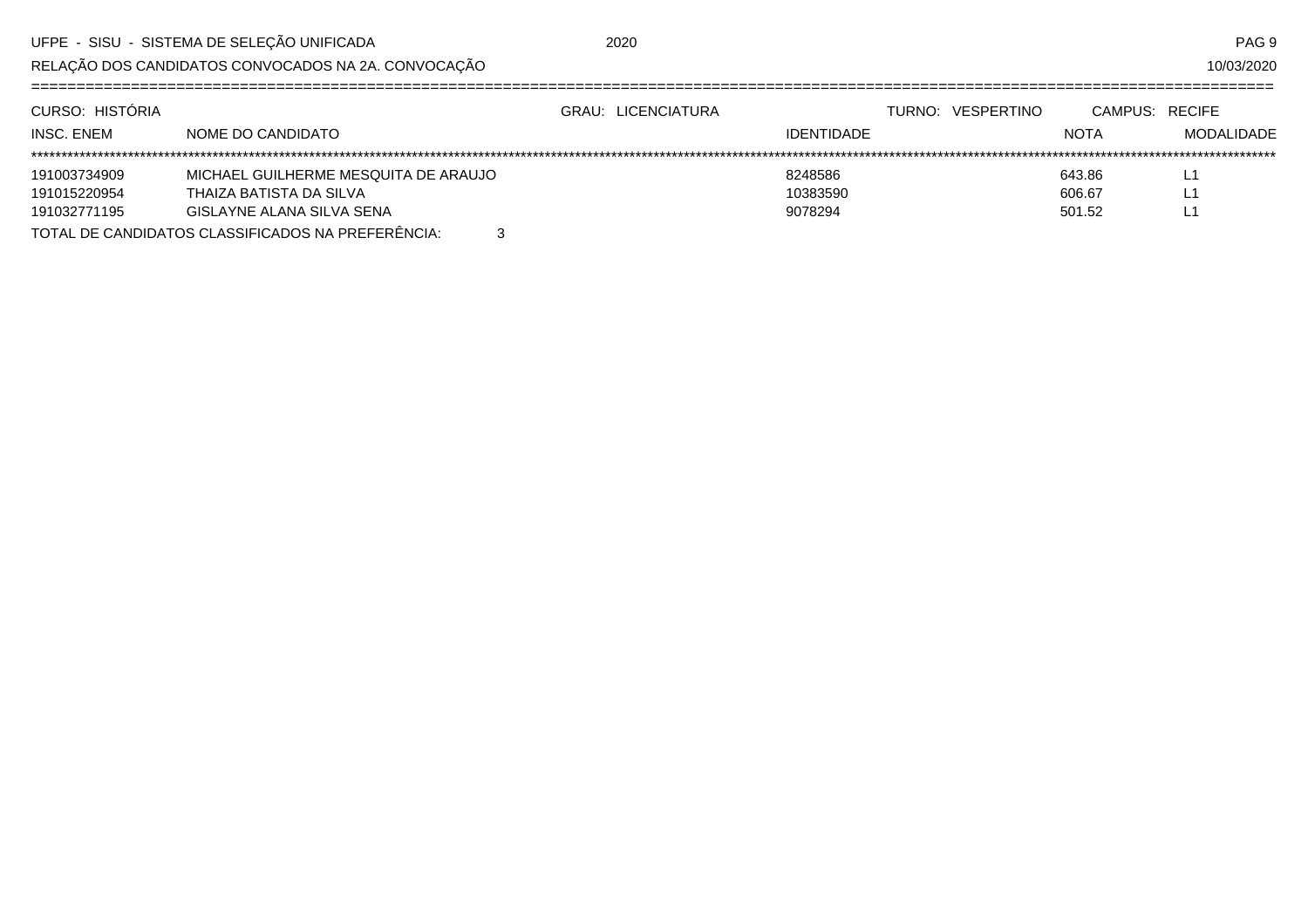RELAÇÃO DOS CANDIDATOS CONVOCADOS NA 2A. CONVOCAÇÃO

10/03/2020

| <b>CURSO: LETRAS</b> |                                                         | GRAU: BACHARELADO |                   | TURNO: VESPERTINO | CAMPUS:     | <b>RECIFE</b>     |
|----------------------|---------------------------------------------------------|-------------------|-------------------|-------------------|-------------|-------------------|
| <b>INSC. ENEM</b>    | NOME DO CANDIDATO                                       |                   | <b>IDENTIDADE</b> |                   | <b>NOTA</b> | <b>MODALIDADE</b> |
|                      |                                                         |                   |                   |                   |             |                   |
| 191024129477         | JOANA MARQUES DE LIMA ARAUJO                            |                   | 10090730          |                   | 583.81      | L <sub>6</sub>    |
| 191007010116         | SAULO DE JESUS GOMES                                    |                   | 8681491           |                   | 583.76      | L <sub>6</sub>    |
| 191037792444         | MAGNAEL FERREIRA DE ANDRADE                             |                   | 6385651           |                   | 580.70      | L <sub>6</sub>    |
| 191011158729         | MARYANNA NANCY VIEIRA FERREIRA                          |                   | 9716164           |                   | 575.02      | L <sub>2</sub>    |
| 191027514691         | JOSEANE DA CONCEICAO SILVA                              |                   | 10099183          |                   | 571.29      | L <sub>2</sub>    |
| 191037376701         | DENISE DE ANDRADE RODRIGUES                             |                   | 8959650           |                   | 565.27      | L <sub>6</sub>    |
| 191015407676         | KETTIENE VALERIA FERREIRA DE OLIVEIRA                   |                   | 10107203          |                   | 558.52      | L <sub>6</sub>    |
| 191003585137         | LAIS FERNANDA DOS SANTOS SANTANA                        |                   | 10187141          |                   | 535.99      | L <sub>6</sub>    |
| 191040131291         | SONIELE MAXIMINO DA SILVA                               |                   | 8381803           |                   | 509.29      | L <sub>6</sub>    |
| 191003763775         | KETHILLYN MARIANNY FIGUEREDO DOS SANTOS                 |                   | 10311817          |                   | 503.46      | L <sub>6</sub>    |
| 191019057840         | KAROLLINE MICHELLE MONTEIRO FRANCISCO                   |                   | 10367623          |                   | 492.91      | L <sub>6</sub>    |
| 191016095710         | NORMA LUCIA DO NASCIMENTO ALVES                         |                   | 1743717           |                   | 440.30      | L <sub>6</sub>    |
| 191006953357         | PEDRO LUCAS CAMPELO DE LIMA                             |                   | 9610734           |                   | 440.22      | L <sub>6</sub>    |
|                      | TOTAL DE CANDIDATOS CLASSIFICADOS NA PREFERÊNCIA:<br>13 |                   |                   |                   |             |                   |

2020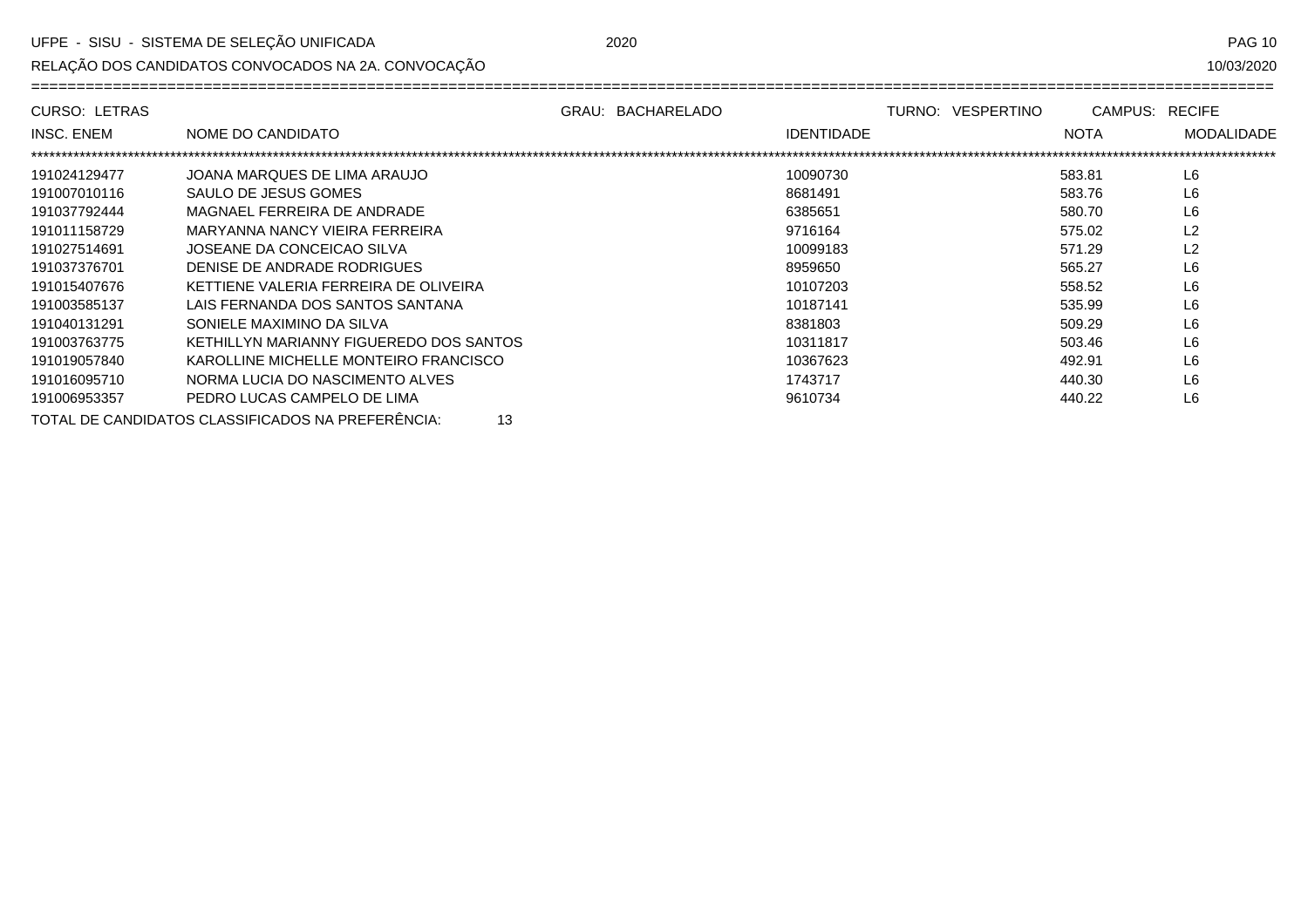RELAÇÃO DOS CANDIDATOS CONVOCADOS NA 2A. CONVOCAÇÃO

10/03/2020

| CURSO: LETRAS - ESPANHOL |                                                         | <b>GRAU: LICENCIATURA</b> | TURNO: MATUTINO   | CAMPUS: RECIFE |                   |
|--------------------------|---------------------------------------------------------|---------------------------|-------------------|----------------|-------------------|
| INSC. ENEM               | NOME DO CANDIDATO                                       |                           | <b>IDENTIDADE</b> | <b>NOTA</b>    | <b>MODALIDADE</b> |
|                          |                                                         |                           |                   |                |                   |
| 191006175522             | THAMIRES ALVES DE ARAUJO                                |                           | 10572524          | 579.97         | L1                |
| 191003536064             | JEYSA CARLA DE OLIVEIRA GOMES DA SILVA                  |                           | 9551297           | 576.78         | L1                |
| 191036144977             | JONATAS CARLOS DE SOUZA                                 |                           | 5555515           | 563.97         | L1                |
| 191003658512             | BARBARA TAMIRES DOS SANTOS LIMA                         |                           | 10170976          | 550.93         | L <sub>2</sub>    |
| 191035161675             | MAYSA RAVANE LIMA NASCIMENTO                            |                           | 10493659          | 548.49         | L <sub>2</sub>    |
| 191055179565             | ELENILSON JOSE DE LIMA                                  |                           | 4660464           | 548.29         | L2                |
| 191038984453             | ISABELA FERNANDA DA SILVA                               |                           | 10197849          | 548.16         | L <sub>2</sub>    |
| 191004415888             | LINDINALVA LACERDA TEIXEIRA                             |                           | 10212473          | 543.91         | L1                |
| 191039081341             | SAULO FELIPE DE LIMA SILVA                              |                           | 9639545           | 530.71         | L1                |
| 191006669078             | ARIADINY FERNANDA SANTANA DA SILVA                      |                           | 9681607           | 523.04         | L1                |
| 191045111843             | JACIELE FALCAO GOMES                                    |                           | 10908680          | 512.96         | L1                |
| 191021883175             | ELISA FEITOSA DE CARVALHO                               |                           | 9549151           | 509.23         | L1                |
| 191033590446             | ANA CLAUDIA DE VASCONCELOS                              |                           | 10155641          | 464.53         | L1                |
|                          | TOTAL DE CANDIDATOS CLASSIFICADOS NA PREFERÊNCIA:<br>13 |                           |                   |                |                   |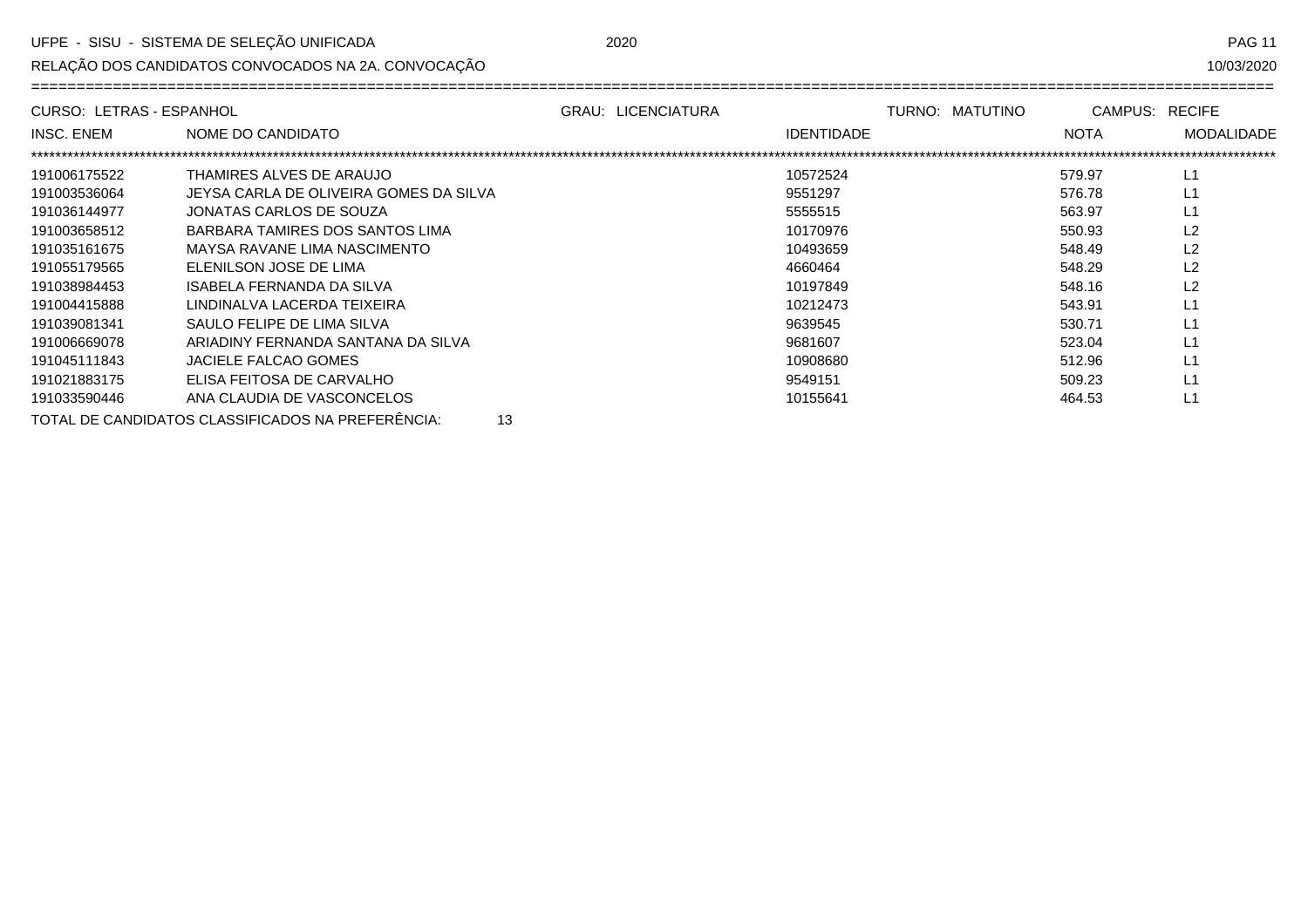$=$ 

RELAÇÃO DOS CANDIDATOS CONVOCADOS NA 2A. CONVOCAÇÃO

**PAG 12** 

 $=$   $=$   $=$ 

10/03/2020

| CURSO: LETRAS - PORTUGUËS |                                                         | <b>GRAU: LICENCIATURA</b> |                   | TURNO: NOTURNO | <b>CAMPUS: RECIFE</b> |                   |
|---------------------------|---------------------------------------------------------|---------------------------|-------------------|----------------|-----------------------|-------------------|
| NSC. ENEM                 | NOME DO CANDIDATO                                       |                           | <b>IDENTIDADE</b> |                | <b>NOTA</b>           | <b>MODALIDADE</b> |
|                           |                                                         |                           |                   |                |                       |                   |
| 191064284463              | YURI RHAMACHI DO NASCIMENTO MACENA                      |                           | 8270268           |                | 606.68                | L <sub>2</sub>    |
| 191014414525              | SABRINA LETICIA MARQUES DA SILVA                        |                           | 10762810          |                | 566.14                | L <sub>2</sub>    |
| 191028373105              | LUCAS ADOLFO DA SILVA QUEIROZ                           |                           | 9162738           |                | 563.22                | L <sub>2</sub>    |
| 191003341143              | RODRIGO ARAUJO DE MELO                                  |                           | 7498744           |                | 562.73                | L <sub>2</sub>    |
| 191008798172              | <b>MATTEUS GOMES DIAS</b>                               |                           | 504468224         |                | 557.04                | L <sub>2</sub>    |
| 191043081949              | JOSE MAXSUEL QUEIROZ DA SILVA                           |                           | 10544530          |                | 555.08                | L2                |
| 191014064460              | JUNIOR DA SILVA PESSOA                                  |                           | 6295101           |                | 550.88                | L2                |
| 191061628548              | CLAUDIA MARIA DA SILVA                                  |                           | 3800025           |                | 547.93                | L2                |
| 191013117608              | ANA GABRIELLA CORREIA DO NASCIMENTO                     |                           | 9640499           |                | 543.35                | L2                |
| 191001463667              | LIDIA RODRIGUES BARBOSA TERTO                           |                           | 8153532           |                | 538.80                | L2                |
| 191059677853              | RICARDO HONORIO MATIAS DA SILVA JUNIOR                  |                           | 7652936           |                | 538.58                | L2                |
| 191014210972              | <b>KETHELYN LIMA LIRA</b>                               |                           | 580578768         |                | 529.85                | L2                |
| 191060782965              | <b>JANAINE GLEICE CHAGAS RIBEIRO</b>                    |                           | 7222869           |                | 528.94                | L2                |
| 191004823644              | <b>GABRIELA LETICIA DA SILVA</b>                        |                           | 10160005          |                | 518.79                | L <sub>2</sub>    |
| 191017092245              | MONIQUE ALVES DA SILVA                                  |                           | 10191902          |                | 514.57                | L2                |
| 191007008920              | PAMELA REBECA DA SILVA ARAUJO                           |                           | 10664955          |                | 494.04                | L2                |
| 191023732883              | ROSANGELA DA SILVA GUILHERMINO                          |                           | 8670433           |                | 493.78                | L2                |
| 191062817314              | MATHEUS HENRIQUE DA PAZ SILVA                           |                           | 9157173           |                | 492.56                | L2                |
| 191048233669              | ELIDIANE CORREIA DA SILVA                               |                           | 9734521           |                | 488.96                | L2                |
| 191016345867              | BRUNA TATIANI LOPES DOS SANTOS                          |                           | 10093936          |                | 481.51                | L2                |
| 191060460745              | <b>JUAN SIDNEY SANTOS DA SILVA</b>                      |                           | 7075194           |                | 480.26                | L <sub>2</sub>    |
| 191010776562              | JOARA BARBARA DE MORAIS                                 |                           | 6381637           |                | 476.44                | L2                |
| 191041570653              | ANDREIA BELARMINO DA SILVA                              |                           | 6494344           |                | 455.92                | L2                |
| 191016004308              | BRUNO CARLOS DA SILVA SUPP                              |                           | 10437059          |                | 445.72                | L <sub>2</sub>    |
| 191013241143              | ANNA HELOISA BARBOSA CAMELO                             |                           | 10036916          |                | 430.36                | L2                |
| 191015446286              | HAPHAELLY KELLY CALVACANTE CARNEIRO                     |                           | 2178639062        |                | 407.51                | L <sub>2</sub>    |
|                           | TOTAL DE CANDIDATOS CLASSIFICADOS NA PREFERÊNCIA:<br>26 |                           |                   |                |                       |                   |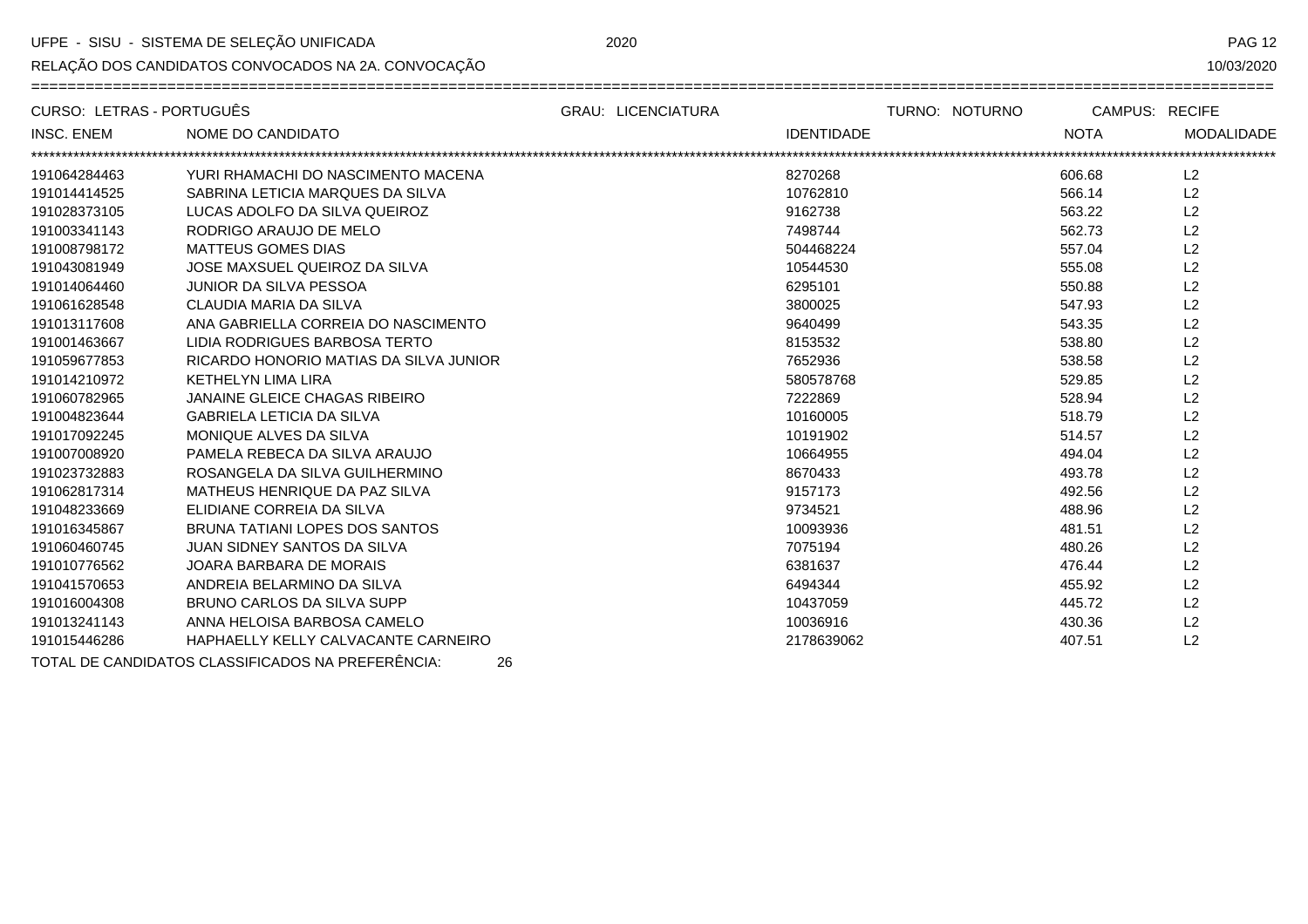RELAÇÃO DOS CANDIDATOS CONVOCADOS NA 2A. CONVOCAÇÃO

**PAG 13** 

10/03/2020

| CURSO: MEDICINA         |                                          | GRAU: BACHARELADO | TURNO: INTEGRAL   |             | CAMPUS: RECIFE |                   |
|-------------------------|------------------------------------------|-------------------|-------------------|-------------|----------------|-------------------|
| INSC. ENEM              | NOME DO CANDIDATO                        |                   | <b>IDENTIDADE</b> | <b>NOTA</b> |                | <b>MODALIDADE</b> |
| *********************** |                                          |                   |                   |             |                |                   |
| 191019430831            | <b>HELEN DA SILVA RIBEIRO</b>            |                   | 9787112           | 718.03      |                | L6                |
| 191001875035            | BEATRIZ DA COSTA ALVES                   |                   | 2126619907        | 717.53      |                | L <sub>6</sub>    |
| 191043805503            | <b>GABRIEL BATISTA CAVALCANTE</b>        |                   | 9625498           | 717.14      |                | L <sub>6</sub>    |
| 191008639574            | MATHEUS ANTONIO BRAGA BEZERRA            |                   | 0383125020098     | 717.02      |                | L <sub>6</sub>    |
| 191033950228            | JACQUELINE DE MORAIS CAMPELO             |                   | 8179834           | 716.94      |                | L6                |
| 191010477682            | EMILLY BEATRIZ SALES RODRIGUES           |                   | 9941262           | 715.83      |                | L6                |
| 191013581217            | GIOVANNA GABRYELA SOARES DE LACERDA      |                   | 9753395           | 715.24      |                | L <sub>6</sub>    |
| 191041249977            | DAVI MARIANO DE ARAUJO                   |                   | 9294992           | 714.37      |                | L <sub>6</sub>    |
| 191005811754            | ABNER MOISES CABRAL COELHO               |                   | 2247778585        | 713.63      |                | L <sub>6</sub>    |
| 191038855364            | LUIS CARLOS DA SILVA JUNIOR              |                   | 0251344420032     | 713.57      |                | L2                |
| 191035946448            | <b>VIRGINIA LAIS FERREIRA</b>            |                   | 382823667         | 713.54      |                | L2                |
| 191037384259            | LUANA DE FREITAS ELIAS                   |                   | 9068885           | 713.36      |                | L6                |
| 191034271053            | MAISA SILVA NASCIMENTO                   |                   | 0498458320137     | 713.29      |                | L2                |
| 191037298632            | GUILHERME FERREIRA DE OLIVEIRA           |                   | 19255470          | 713.12      |                | L2                |
| 191004572043            | CESAR GUILHERME RODRIGUES DE LIMA        |                   | 002778416         | 711.70      |                | L2                |
| 191002079488            | AURINO HONORATO DE OLIVEIRA NETO         |                   | 8181561           | 710.90      |                | L2                |
| 191034431368            | <b>IGOR THADEU DIAS DE ANDRADE</b>       |                   | 8976251           | 710.72      |                | L2                |
| 191000940624            | <b>VICTOR LOPES TOLEDO</b>               |                   | mg20832432        | 709.63      |                | L2                |
| 191029494017            | <b>MATHEUS SILVA QUEIROZ</b>             |                   | 9712740           | 706.13      |                | L2                |
| 191014027640            | ELYSSA CAROLINA CORDEIRO                 |                   | 17306242          | 705.32      |                | L2                |
| 191037846547            | LUANA GABRIELLE FIRMINO FARIAS           |                   | 52771785X         | 704.92      |                | L2                |
| 191000672029            | ALEXANDRE ALVES PORFIRIO VIEIRA          |                   | 480703553         | 704.36      |                | L2                |
| 191018137684            | ABNAR SAMIRA PEREIRA SILVA               |                   | 10364578          | 703.78      |                | L2                |
| 191006188723            | LUCIANO LIMA VARELA                      |                   | 10203906          | 703.40      |                | L2                |
| 191013049405            | MARIANA FRANCISCA DA SILVA               |                   | 9560094           | 702.55      |                | L2                |
| 191008798057            | FILIPE PEREIRA DOS SANTOS SILVA          |                   | 20089962596       | 701.98      |                | L2                |
| 191027586319            | JOAO VICTOR GOMES DE OLIVEIRA            |                   | 3482105           | 701.28      |                | L2                |
| 191011290357            | LUISA BARREIROS SOARES                   |                   | 18350379          | 700.28      |                | L2                |
| 191061784713            | ALMIR THIAGO SOUZA CADENA DE MELO        |                   | 9218895           | 700.13      |                | L2                |
| 191025092096            | ROBSON MOURA DE OLIVEIRA                 |                   | 8987618           | 699.55      |                | L2                |
| 191037394993            | VANICLECIA DA SILVA CORDEIRO             |                   | 20076678622       | 698.07      |                | L2                |
| 191012679863            | GIOVANNA ARAUJO GORGONIO                 |                   | 002716509         | 697.72      |                | L2                |
| 191005219578            | PEDRO HENRIQUE SOUZA DA SILVA            |                   | 10500777          | 695.33      |                | L2                |
| 191006156589            | MIRELLE RAYANNE DA SILVA                 |                   | 9456746           | 692.27      |                | L2                |
| 191012311525            | IANELLE MAYALLI COSTA VALENCA CAVALCANTE |                   | 9832591           | 692.26      |                | L2                |
| 191010273974            | ALVARO DE LIMA ARAUJO FERNANDES          |                   | 002742216         | 691.78      |                | L2                |
| 191004539505            | MARIA LETICIA MIRANDA DA LUZ             |                   | 10283485          | 689.39      |                | L2                |
| 191014371592            | AYALLE THAMARA DA SILVA                  |                   | 8703060           | 689.09      |                | L2                |
| 191010536883            | IVO VICENZZO SILVA VENEZA                |                   | 386953284         | 687.83      |                | L2                |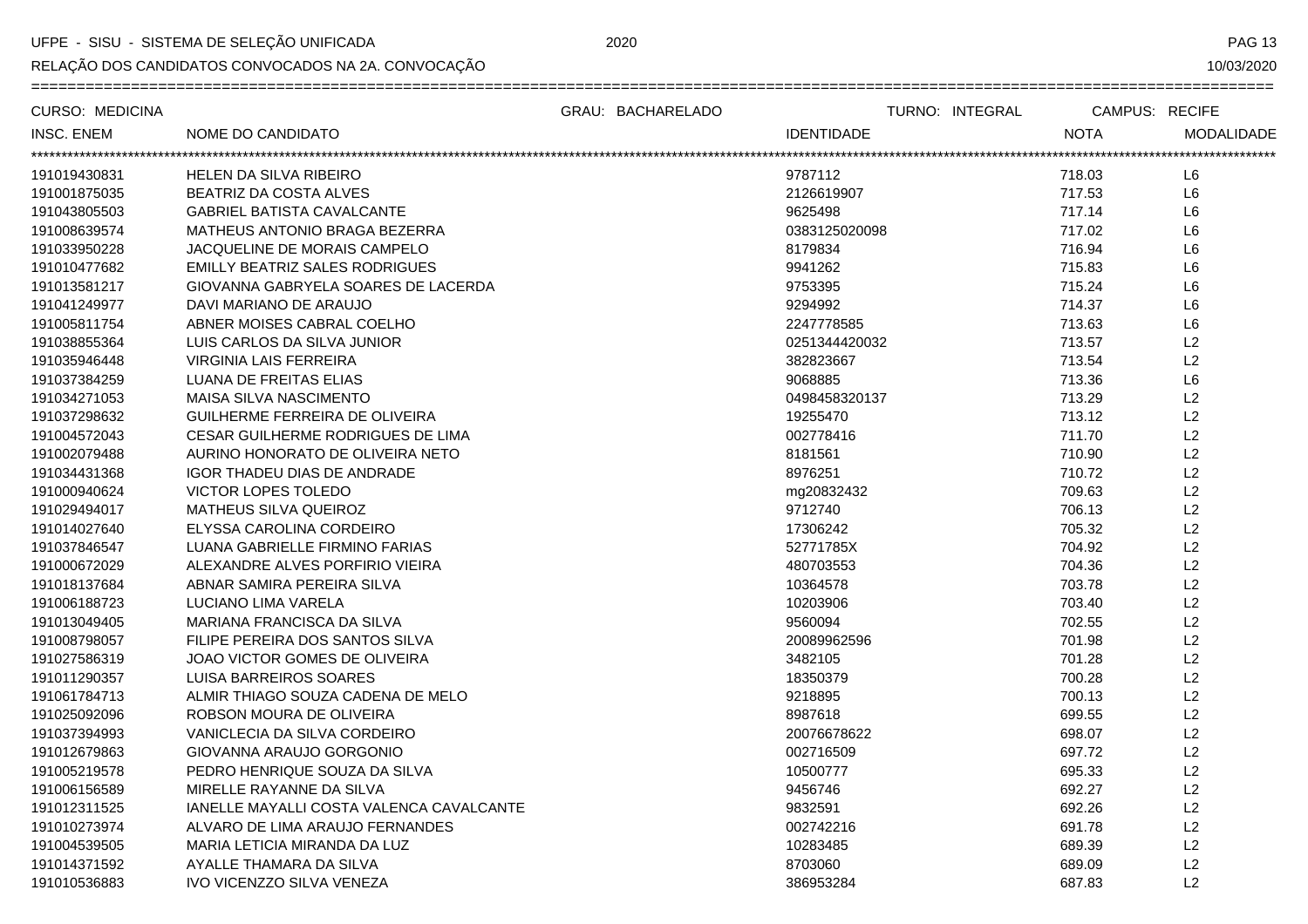| UFPE - SISU - SISTEMA DE SELEÇÃO UNIFICADA |                                                     |    | 2020              |                   |                 |                | <b>PAG 14</b> |
|--------------------------------------------|-----------------------------------------------------|----|-------------------|-------------------|-----------------|----------------|---------------|
|                                            | RELAÇÃO DOS CANDIDATOS CONVOCADOS NA 2A. CONVOCAÇÃO |    |                   |                   |                 |                | 10/03/2020    |
|                                            |                                                     |    |                   |                   |                 |                |               |
| CURSO: MEDICINA                            |                                                     |    | GRAU: BACHARELADO |                   | TURNO: INTEGRAL | CAMPUS: RECIFE |               |
| INSC. ENEM                                 | NOME DO CANDIDATO                                   |    |                   | <b>IDENTIDADE</b> |                 | <b>NOTA</b>    | MODALIDADE    |
|                                            |                                                     |    |                   |                   |                 |                |               |
| 191014559964                               | PEDRO RAYHAN DE BRITO NASCIMENTO                    |    |                   | 9868328           |                 | 686.61         | L2            |
|                                            | TOTAL DE CANDIDATOS CLASSIFICADOS NA PREFERÊNCIA:   | 40 |                   |                   |                 |                |               |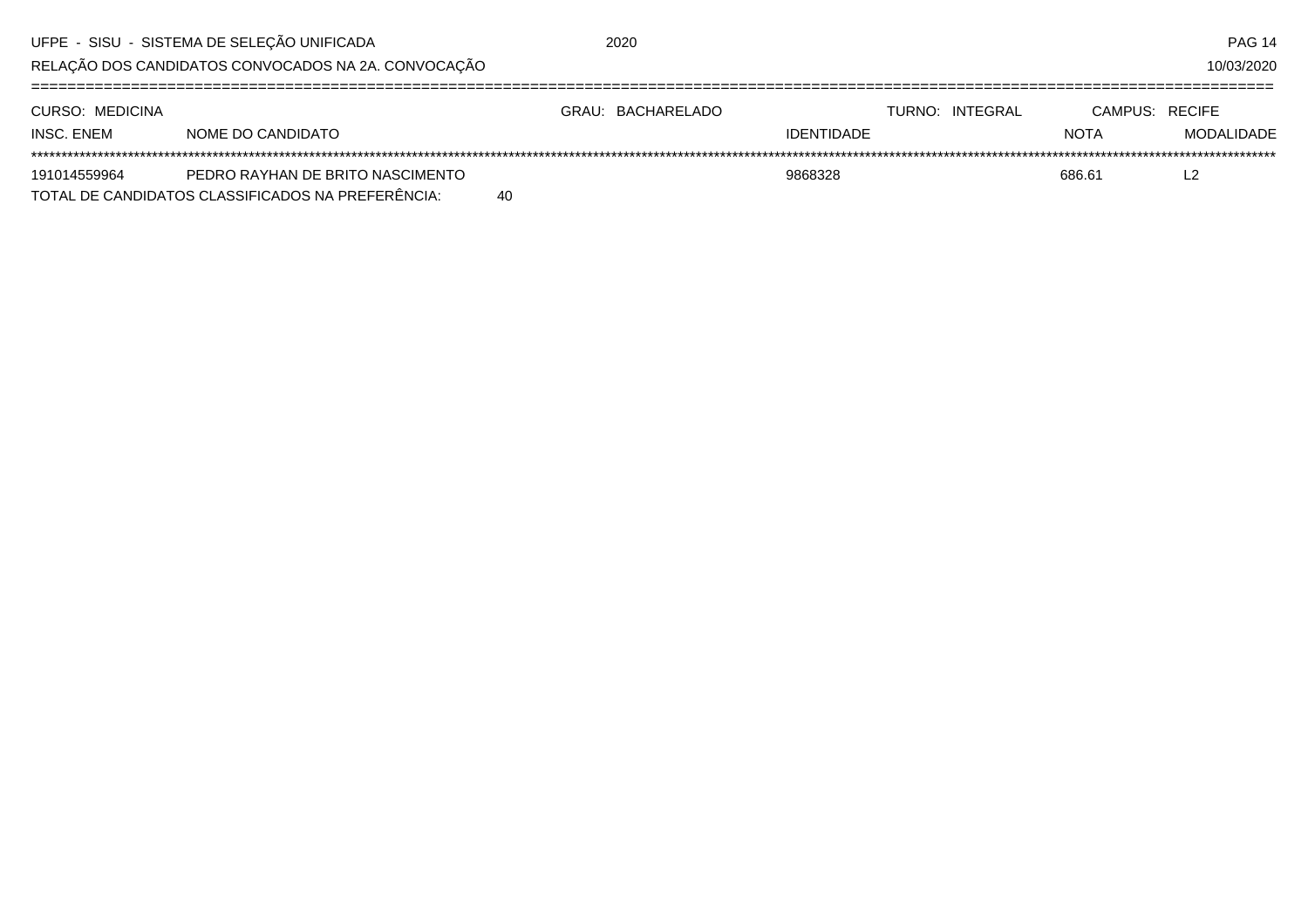RELAÇÃO DOS CANDIDATOS CONVOCADOS NA 2A. CONVOCAÇÃO

**PAG 15** 

10/03/2020

| CURSO: ODONTOLOGIA |                                      | GRAU: BACHARELADO | TURNO: INTEGRAL   | <b>CAMPUS: RECIFE</b> |                   |
|--------------------|--------------------------------------|-------------------|-------------------|-----------------------|-------------------|
| INSC. ENEM         | <b>NOME DO CANDIDATO</b>             |                   | <b>IDENTIDADE</b> | <b>NOTA</b>           | <b>MODALIDADE</b> |
|                    |                                      |                   |                   |                       |                   |
| 191003202212       | LUCAS BENICIO DE LIRA                |                   | 9587411           | 663.06                | L <sub>6</sub>    |
| 191033746782       | LARA FERREIRA SOUZA SILVEIRA         |                   | 8497275           | 662.99                | L <sub>6</sub>    |
| 191037421861       | MARIA JULIA FARIAS TENORIO           |                   | 10268330          | 661.99                | L <sub>6</sub>    |
| 191013156671       | CARLOS ALBERTO ALVES DA SILVA        |                   | 9465446           | 660.60                | L <sub>6</sub>    |
| 191018151958       | RENATO DE ANDRADE BARBOSA DA SILVA   |                   | 59392             | 658.41                | L <sub>6</sub>    |
| 191002424262       | LIVIA MUNIZ ARAUJO                   |                   | 2008570575        | 657.09                | L <sub>6</sub>    |
| 191014269622       | JEICY CLOTILDE DA SILVA MELO         |                   | 9891717           | 657.00                | L6                |
| 191001383337       | MARIANNE FELICIANO LEITE             |                   | 9835679           | 654.53                | L <sub>6</sub>    |
| 191030169574       | MAIARA MILLIAN DA SILVA ROCHA        |                   | 20089087024       | 651.04                | L <sub>6</sub>    |
| 191007216051       | RAFAELA NILZA DA LUZ SILVA           |                   | 10076919          | 649.46                | L <sub>6</sub>    |
| 191010812490       | YURI DA CUNHA NASCIMENTO             |                   | 10792638          | 647.05                | L <sub>6</sub>    |
| 191019839643       | <b>EDSON RAMOS GOMES</b>             |                   | 9015848           | 645.27                | L <sub>6</sub>    |
| 191027020525       | DAVILLA FERNANDES SOTERO             |                   | 7254208           | 643.78                | L <sub>6</sub>    |
| 191011310957       | BRUNA PEREIRA PAZ                    |                   | 20170913346       | 635.62                | L2                |
| 191030440884       | <b>MAURICIO LOPES DO AMARAL</b>      |                   | 10201341          | 628.55                | L2                |
| 191025435881       | <b>GABRIELA LOPES DA SILVA</b>       |                   | 9922271           | 627.24                | L2                |
| 191020198328       | RAYANNI GRASIELY MELO DA SILVA       |                   | 10152067          | 626.73                | L2                |
| 191012356603       | SABRINA LOPES DA SILVA               |                   | 8693136           | 626.20                | L2                |
| 191032487263       | SARA DE JESUS PITAGORA LIMA          |                   | 2146107804        | 625.18                | L2                |
| 191034402914       | NIVEA DAIANY OLIVEIRA SILVA          |                   | 10150739          | 620.20                | L2                |
| 191050284584       | LUIZ CARLOS DE FRANCA JUNIOR         |                   | 9369812           | 619.36                | L2                |
| 191008051168       | KARINNE VITORIA GOMES DA SILVA       |                   | 10696825          | 615.26                | L2                |
| 191035999496       | LETICIA PINHEIRO PAOLESCHI           |                   | 577620885         | 614.20                | L2                |
| 191038799919       | MIRELLA MONIQUE SILVA DE OLIVEIRA    |                   | 10009770          | 611.56                | L2                |
| 191018738325       | LUANA SILVA DE OLIVEIRA              |                   | 10183360          | 611.55                | L2                |
| 191025685774       | CRISTIANE ALVES DA SILVA             |                   | 10264124          | 609.93                | L2                |
| 191000927290       | JOSEANE SILVA DE OLIVEIRA            |                   | 10408742          | 609.93                | L2                |
| 191001645743       | MARIA GABRIELA SABRINA DOS SANTOS    |                   | 9629657           | 607.74                | L2                |
| 191011628424       | ALEX SANDER SILVA DO NASCIMENTO      |                   | 7756628           | 606.24                | L2                |
| 191006809104       | MANUELA DE LIMA SOUZA                |                   | 10627191          | 604.91                | L2                |
| 191015765594       | WILLIANE VICTORIA QUEIROZ LEAL       |                   | 10346947          | 602.58                | L2                |
| 191020496680       | LARISSA VITORIA BARROS ARAUJO        |                   | 20089401853       | 599.62                | L2                |
| 191015191056       | DOUGLAS FRANCISCO DA SILVA           |                   | 9151121           | 597.54                | L2                |
| 191015962266       | LAUDEMIR BEZERRA DE SANTANA          |                   | 8984821           | 594.28                | L2                |
| 191012297351       | RENATA DE LOURDES MORAES DE OLIVEIRA |                   | 10084670          | 589.68                | L2                |
| 191015837377       | CAROLINE GONCALVES DOS SANTOS        |                   | 10901101          | 588.04                | L2                |
| 191029633044       | RENAN THIAGO DA SILVA SANTOS         |                   | 5655966           | 587.88                | L2                |
| 191012472244       | SALOME LINS DE LIMA                  |                   | 5463321           | 585.50                | L2                |
| 191032856616       | RAFAELLA TEOFILO MIRANDA             |                   | 10173633          | 576.17                | L2                |